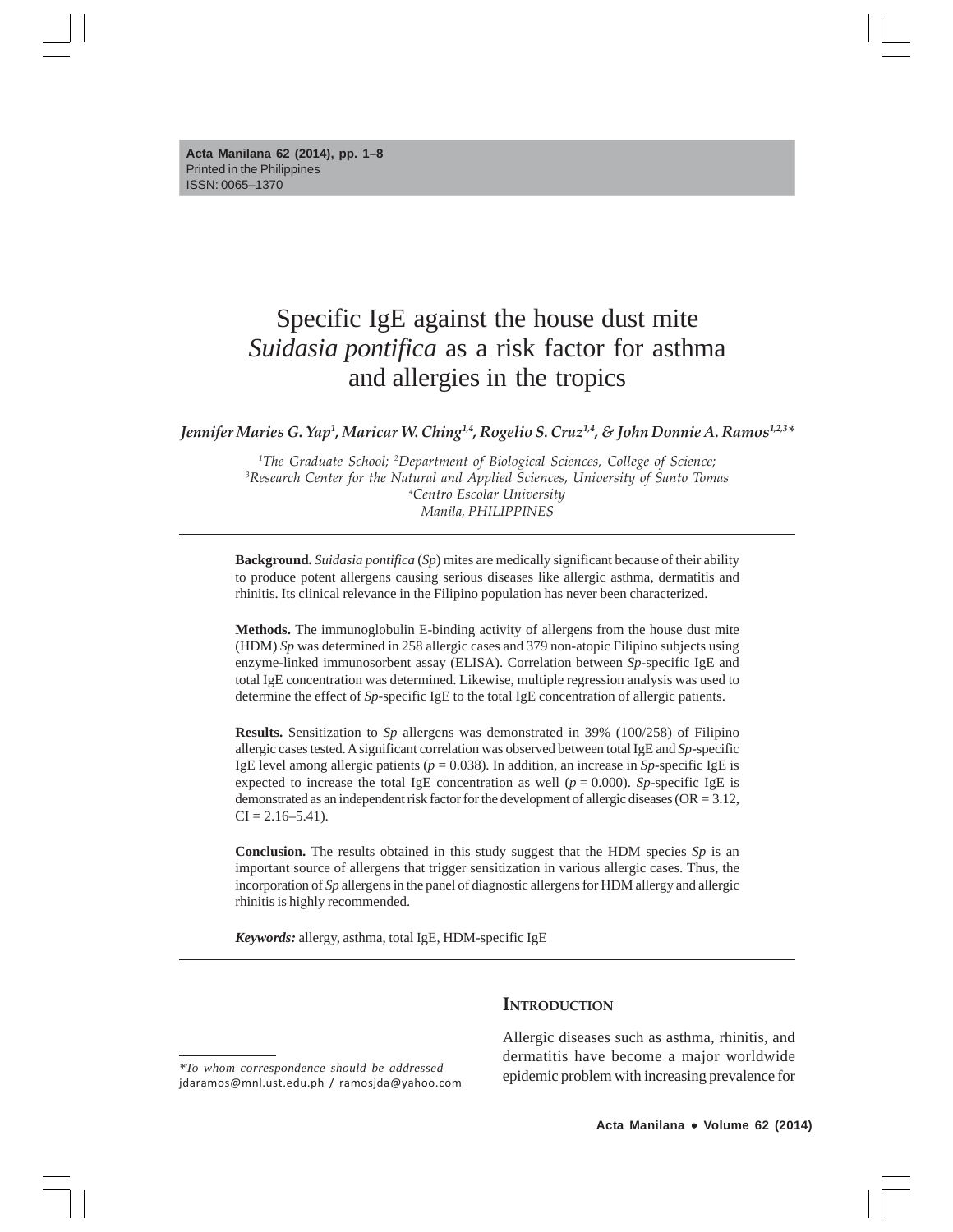the last 20–30 years and affecting 10–40% of the world population [1–4]. Allergy is a hypersensitivity reaction of the immune system to commonly inhaled proteins called allergens characterized by the production of elevated levels of allergen-specific immunoglobulin E (IgE) [5–6]. Although allergen sources are very diverse, 60–90% of allergies are triggered by allergens from house dust mites (HDMs) [7]. Exposure to HDM allergens is a risk factor in the development of asthma, and it may exacerbate allergic symptoms [8]. More than 90% of children with asthma develop specific IgE sensitization against allergens from HDM [9– 11]. The HDM species *Dermatophagoides farinae* (*Df*), *Dermtophagoides pteronyssinus* (*Dp*), and *Blomia tropicalis* (*Bt*) are the most clinically important species in tropical and subtropical regions [12–13]. In the Philippines, approximately 80–90% of the Filipinos are sensitized to these HDM species [14]. Although HDM species *Bt*, *Df*, and *Dp* are important sources of allergens among Filipino allergic patients, an acarofauna study suggests that other HDM species are found in dust samples in houses of allergic patients in Metro Manila [15].

*Suidasia pontifica* (*Sp*) mites are considered to have medical significance because of their ability to produce potent allergens causing serious diseases like allergic asthma, dermatitis and rhinitis. *Suidasia pontifica* mites occur mainly in hot climates and are representatives of the acarofauna of tropical countries [16]. An important degree of cross-reactivity has also been established between *Sp* and other common HDM species. Although the allergenicity of *Sp* has been well studied in other populations, its clinical relevance in the Filipino population has never been characterized.

# **EXPERIMENTAL**

*Study design and subjects.* The study made use of case-control study design, employing 258 allergic cases and 380 nonallergic controls. Subjects were recruited from the University of Santo Tomas Hospital (USTH) and clinics from the provinces, as approved by the University of Santo Thomas Hospital Institutional Review Board. Informed consents and assents were obtained from the patients as indicated in the protocol.

*Clinical protocol and phenotyping.* Five (5) milliliters of blood was extracted by venipuncture from qualified subjects. Blood serum samples were isolated by centrifugation at 10,000 rpm for 10 min. Total serum IgE and HDM-specific IgE concentration were determined using enzyme-linked immunosorbent assay (ELISA). IgE concentration was expressed as IU/mL and was log transformed to obtain normality.

*Total IgE enzyme-linked immunosorbent assay.* Enzyme-linked immunosorbent assay was used to determine the total IgE concentrations of the allergic cases and non-allergic controls. Briefly,  $10 \mu g/mL$  of unlabelled anti-human IgE (Pharmingen, CA, USA) were coated onto ELISA plates (Greiner Bio-One, Germany) overnight at  $4^{\circ}$ C using 50 µL of 0.1 M NaHCO3, pH 8.3. Plates were blocked with 1% BSA (Sigma-Aldrich, Saint Louis, MO, USA) in Phosphate Buffered Saline with 0.05% Tween 20 (PBS-T) for 1 h at room temperature. ELISA plates were incubated overnight with  $5 \times$  diluted human sera, then for 1 h at room temperature with biotinylated antihuman IgE (Pharmingen, CA, USA) diluted  $1000 \times$  in blocking buffer. Plates were incubated with  $2000 \times$  dilution of ExtrAvidin-Alkaline phosphatase conjugate (Sigma-Aldrich, Saint Louis, MO, USA) for 1 h. Finally, colorimetric reaction was performed using *p*-nitrophenyl phosphate (Sigma-Aldrich, Saint Louis, MO, USA). Absorbance was read at 405 nm on ELISA plate reader (BioTek Instruments Inc, USA).

*House dust mite-specific IgE enzyme-linked immunosorbent assay.* Enzyme-linked immunosorbent assay (ELISA) was used to evaluate the profile of sensitization of Filipino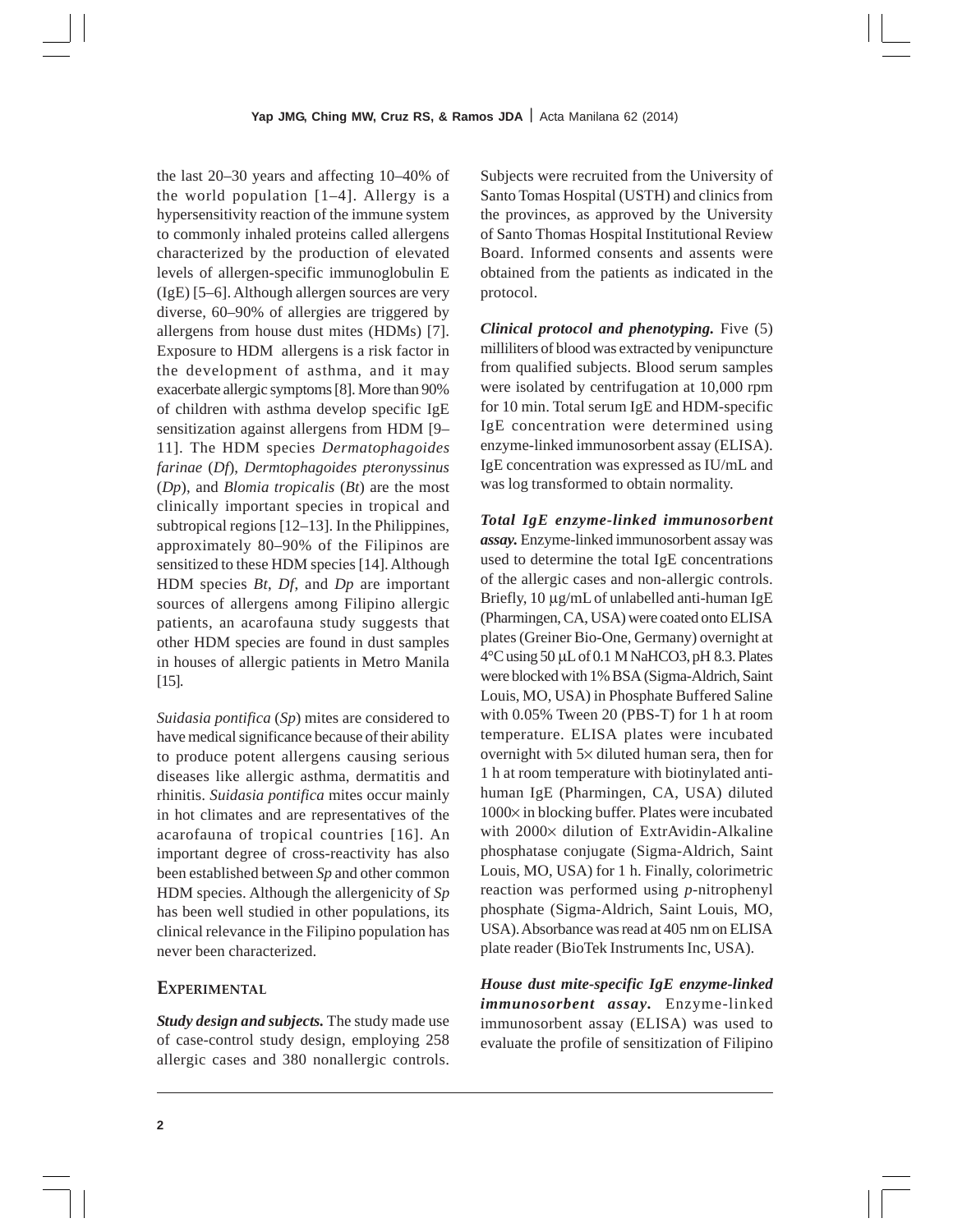allergic subjects to aqueous *Sp* extract. Fifty (50) microliter of the aqueous extracts diluted to a final concentration of 10 mg/mL using 0.1 M NaHCO3 (Sigma-Aldrich, Saint Louis, MO, USA) was coated onto ELISA plates (Corning Costar Inc., NY, USA) overnight at 4°C. Plates were blocked with 1% BSA (Sigma-Aldrich, Saint Louis, MO, USA) in Phosphate buffered saline –0.05% Tween 20 (PBST) for 1 h at room temperature. ELISA plates were incubated overnight at 4°C with human sera diluted five times in blocking buffer followed by 1-h incubation with biotinylated antihuman IgE (Pharmingen, CA, USA) diluted  $1000 \times$  in blocking buffer. Plates were then incubated with 2000 x dilution of ExtrAvidin-Alkaline Phosphatase conjugate (Sigma-Aldrich, Saint Louis, MO, USA) for 1 h. Finally, colorimetric reaction was performed using *p*-nitrophenyl phosphate (Sigma-Aldrich, Saint Louis, MO, USA). Plates were washed with 200 µL of PBST per well for every addition of reagent. Absorbance at 405 nm was determined using the Bio-Tek ELX800 ELISA reader (Tecan, Austria).

*Statistical analysis.* Data were analyzed using statistical packages, SPSS v.16, Graphpad Prism 6, and MS Excel. Statistical analyses consisted of determinations of mean specific IgE levels, mean and standard deviations of mite allergen concentrations, group comparisons made by using contingency tables, Chi Square analysis, unpaired two-tailed Student's *t*-test, and Pearson correlation test. Categorical data regression analysis and odds ratios (OR) of allergic diseases according to HDM allergen level and allergen sensitization were estimated by the Mantel-Haenszel statistic. Statistical significance was set at  $p$ -value < $0.05$ .

# **RESULTS**

A total of 637 allergic and non-atopic subjects whose were included in the study (Table 1). The age distribution in both groups ranged between

|                                   |                 | <b>Allergic Cases</b><br>$(n = 258)$ | Non-atopic<br><b>Controls</b><br>$(n = 379)$ |  |
|-----------------------------------|-----------------|--------------------------------------|----------------------------------------------|--|
|                                   | 1-18 years old  | 225 (87%)                            | 319 (84%)                                    |  |
| Age                               | 19 and above    | 33 (12%)                             | 60 (16%)                                     |  |
|                                   | Male            | 119 (46%)                            | 152 (40%)                                    |  |
| Gender                            | Female          | 139 (54%)                            | 227(60%)                                     |  |
| Location                          | Urban           | 245 (95%)                            | 372 (98%)                                    |  |
|                                   | Rural           | 13 (5%)                              | 7 (2%)                                       |  |
| Type of Allergy                   | $AA^1$          | 85(33%)                              |                                              |  |
|                                   | $AR^2$          | 64 (25%)                             |                                              |  |
|                                   | AD <sup>3</sup> | 13 (5%)                              |                                              |  |
|                                   | AA and AR       | 44 (17%)                             | NA <sup>4</sup>                              |  |
|                                   | AA and AD       | 25 (10%)                             |                                              |  |
|                                   | AR and AD       | 14 (5%)                              |                                              |  |
|                                   | AA, AR and AD   | 13 (5%)                              |                                              |  |
| Pets                              | Yes             | 55 (21%)                             | 114 (30%)                                    |  |
|                                   | No              | 203 (79%)                            | 265 (70%)                                    |  |
|                                   | Yes             | 52 (20%)                             | 127 (34%)                                    |  |
| Sleeping in AC Rooms <sup>5</sup> | No              | 206 (80%)                            | 252 (66%)                                    |  |

**Table 1. Demographic Profile of Allergic Cases and Non-atopic Controls** 

No 206 (80%) 252 (66%)<br><sup>1</sup>AA, allergic asthma; <sup>2</sup>AR, allergic rhinitis; <sup>3</sup>AD, atopic dermatitis; <sup>4</sup>NA, not applicable;<br><sup>5</sup>clogains in six conditioned recens sleeping in air- conditioned rooms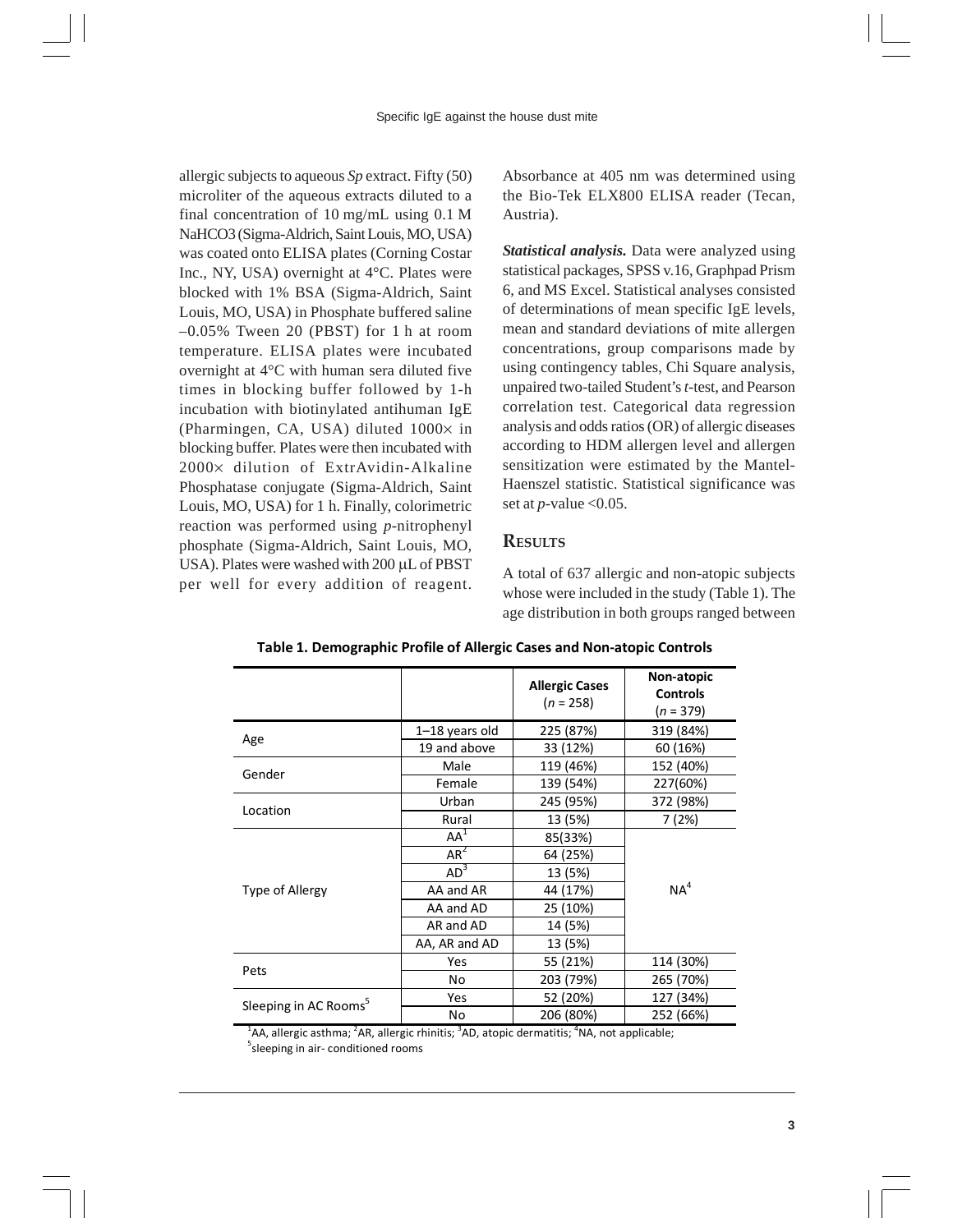

**Figure1.** Total IgE and *Sp*-specific IgE levels of 258 allergic cases and 379 non-atopic controls

AA, allergic asthma; AR, allergic rhinitis; AD, atopic dermatitis AA with AR cases, allergic asthma with allergic rhinitis AA with AD cases, allergic asthma with atopic dermatitis AA with AR, AD cases, allergic asthma with allergic rhinitis and atopic dermatitis AR with AD cases, allergic rhinitis with atopic dermatitis Log IgE Conc. (IU/mL) Log Specific IgE Conc. (IU/mL)  $0.0$ Controls – AA, AR and AD AR and AD AA and AD – AA and AR – AD – AR – AA – 1234 The Contract of the Contract of the Contract of the Contract of the Contract of the Contract of the Contract of 12345 1234<del>6789012345</del> 1<del>234567891</del> 12345678901234567890123456789 12345678901234567890123456789 12345678901234567890123456789 0.5 1.0 1.5 2.0 2.5 0.0 Controls – AA, AR and AD – AR and AD AA and AD AA and AR – AD – AR –  $\Delta\Delta$ 1234<del>57890123457890123457890123457890</del> 1234567890123 , , , , , , , , , , <u>1234</u>578 123456789012345 12345678901234 12345678901234 12345678901234 0.5 1.0 1.5 2.0 2.5 **Total IgE Conc. (IU/mL) of Different Allergic Groups and Non-allergic Controls Specific IgE Conc. (IU/mL) of Different Allergic Groups and Non-allergic Controls**

**Figure 2.** Total IgE and *Sp*-specific IgE levels among different allergic groups and non-allergic controls

3 and 46 years old. The mean age in non-atopic controls (12.6 $\pm$ 5.8 years) is slightly higher than in allergic cases  $(11.8\pm5.0$  years). Majority of the cases have asthma concurrent with other diseases like rhinitis and atopic dermatitis.

Thirty-nine (39) percent (100/258) of the allergic cases exhibited positive reaction with allergens from *Sp* aqueous extracts using a cut-off value of 20.68, corresponding to mean+1SD of the IgE levels of non-atopic controls. Cases with atopic dermatitis only demonstrated the highest positive reaction, 54% (7/13), followed by cases with allergic asthma only, 40% (32/81), and allergic rhinitis only, 38% (23/61). Unpaired *t*test showed a significant difference in the total

and *Sp* allergen-specific IgE concentration of allergic cases and non-atopic controls tested (Fig. 1). However, there is no significant difference between the total and *Sp* allergenspecific IgE concentration among different allergic groups (Fig. 2).

Correlation between total IgE and *Sp*-specific IgE concentration was significant regardless of their allergic disease. Furthermore, a significant correlation between the total IgE and *Sp*-specific igE concentration was observed among cases with allergic rhinitis only. Production of *Sp*specific IgE is an independent risk factor for the development of allergic diseases (OR = 3.12,  $CI = 2.16 - 5.41$  (Table 2).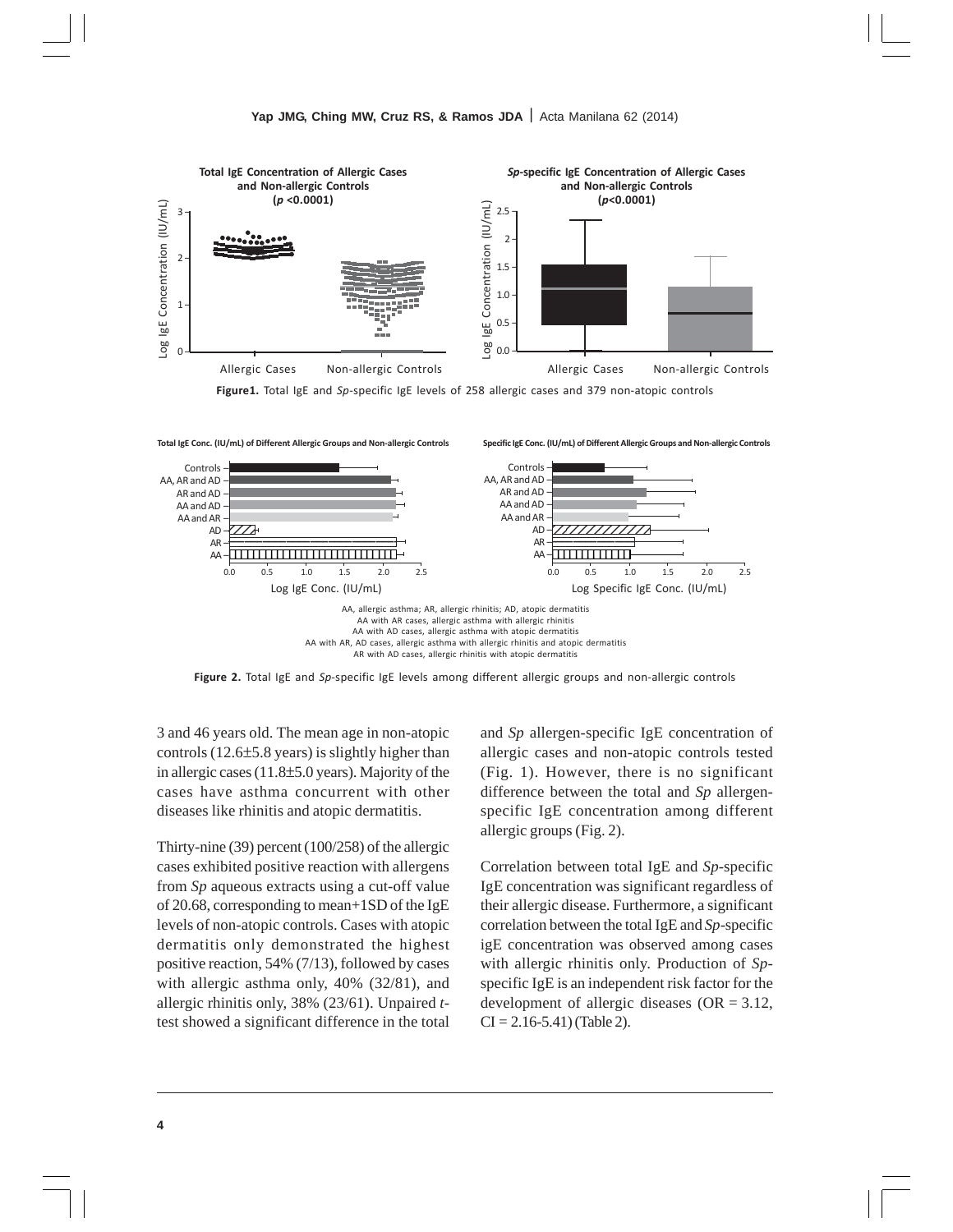|                                      |                | Correlation <sup>a</sup> | $p$ -value              | Odds Ratio <sup>b</sup> (95%CI) |
|--------------------------------------|----------------|--------------------------|-------------------------|---------------------------------|
| Total IgE vs.<br>HDM-specific<br>IgE | All Cases      | 0.207                    | 0.001 <sup>5</sup>      | 3.12 $(2.16 - 5.41)^{S}$        |
|                                      | AA only        | 0.165                    | $0.142^{NS}$            | $3.21(1.91 - 5.41)^{5}$         |
|                                      | AR only        | 0.312                    | $0.014^{s}$             | $3.19(1.79 - 5.70)$             |
|                                      | AD only        | $-0.143$                 | $0.641^{N\overline{S}}$ | 5.74 $(1.87 - 17.65)^{S}$       |
|                                      | AA and AR      | 0.215                    | $0.162^{NS}$            | 1.85 $(.902 - 3.78)^{NS}$       |
|                                      | AA and AD      | 0.327                    | $0.111^{NS}$            | 6.22 $(2.71 - 14.38)^{S}$       |
|                                      | AR and AD      | 0.311                    | $0.278^{NS}$            | 2.73 $(.887 - 8.43)^{NS}$       |
|                                      | AA, AR, and AD | 0.151                    | $0.623^{NS}$            | 3.08 $(.975 - 9.71)^{NS}$       |

| Table 2. Correlation Between Total IgE level and Sp-specific IgE Levels and Regression |
|----------------------------------------------------------------------------------------|
| Analysis of 379 Non-Atopic Control Subjects versus 258 Allergic Cases                  |

<sup>a</sup> Pearson correlation test; <sup>b</sup> Mantel-Haenszel Statistic; <sup>s</sup>Significant, *p* <0.05; <sup>ns</sup>Not significant, *p* >0.05

#### **Table 3. Regression Analysis of the Total IgE Concentration and** *Sp***-specific IgE Concentration of Allergic Cases and Non-allergic Controls**

| <b>Dependent Variable:</b><br><b>TOTAL IgE CONC.</b> | Parameter<br><b>Estimate</b> | <b>Standard</b><br>Error | <b>Test Stat</b> | p-value |
|------------------------------------------------------|------------------------------|--------------------------|------------------|---------|
| All allergic cases, regardless of atopy status       |                              |                          |                  |         |
| Intercept                                            | .334                         | .022                     | 15.243           | .000    |
| Sp-specific IgE                                      | .276                         | .043                     | 6.384            | .000    |
| AA cases only <sup>1</sup>                           |                              |                          |                  |         |
| Intercept                                            | .135                         | .020                     | 6.885            | .000    |
| Sp-specific IgE                                      | .199                         | .043                     | 4.643            | .000    |
| AR cases only $^2$                                   |                              |                          |                  |         |
| Intercept                                            | .105                         | .018                     | 5.804            | .000    |
| Sp-specific IgE                                      | .168                         | .040                     | 4.139            | .000    |
| AD cases only $3$                                    |                              |                          |                  |         |
| Intercept                                            | .019                         | .010                     | 1.894            | .059    |
| Sp-specific IgE                                      | .080                         | .023                     | 3.445            | .001    |
| AA with AR cases <sup>4</sup>                        |                              |                          |                  |         |
| Intercept                                            | .092                         | .016                     | 5.633            | .000    |
| Sp-specific IgE                                      | .066                         | .039                     | 1.700            | .090    |
| AA with AD cases <sup>5</sup>                        |                              |                          |                  |         |
| Intercept                                            | .034                         | .013                     | 2.598            | .010    |
| Sp-specific IgE                                      | .146                         | .030                     | 4.919            | .000    |
| AA with AR, AD cases <sup>6</sup>                    |                              |                          |                  |         |
| Intercept                                            | .025                         | .010                     | 2.492            | .013    |
| Sp-specific IgE                                      | .048                         | .024                     | 2.014            | .045    |
| AR with AD cases'                                    |                              |                          |                  |         |
| Intercept                                            | .028                         | .010                     | 2.702            | .007    |
| Sp-specific IgE                                      | .045                         | .025                     | 1.821            | .069    |

<sup>1</sup>AA, allergic asthma; <sup>2</sup>AR, allergic rhinitis; <sup>3</sup>AD, atopic dermatitis; <sup>4</sup>AA with AR cases, allergic asthma with allergic<br>rhinitis; <sup>5</sup>AA with AD cases, allergic asthma with atopic dermatitis; <sup>6</sup>AA with AR, AD cases, allergic rhinitis and atopic dermatitis;  ${}^{7}$ AR with AD cases, allergic rhinitis with atopic dermatitis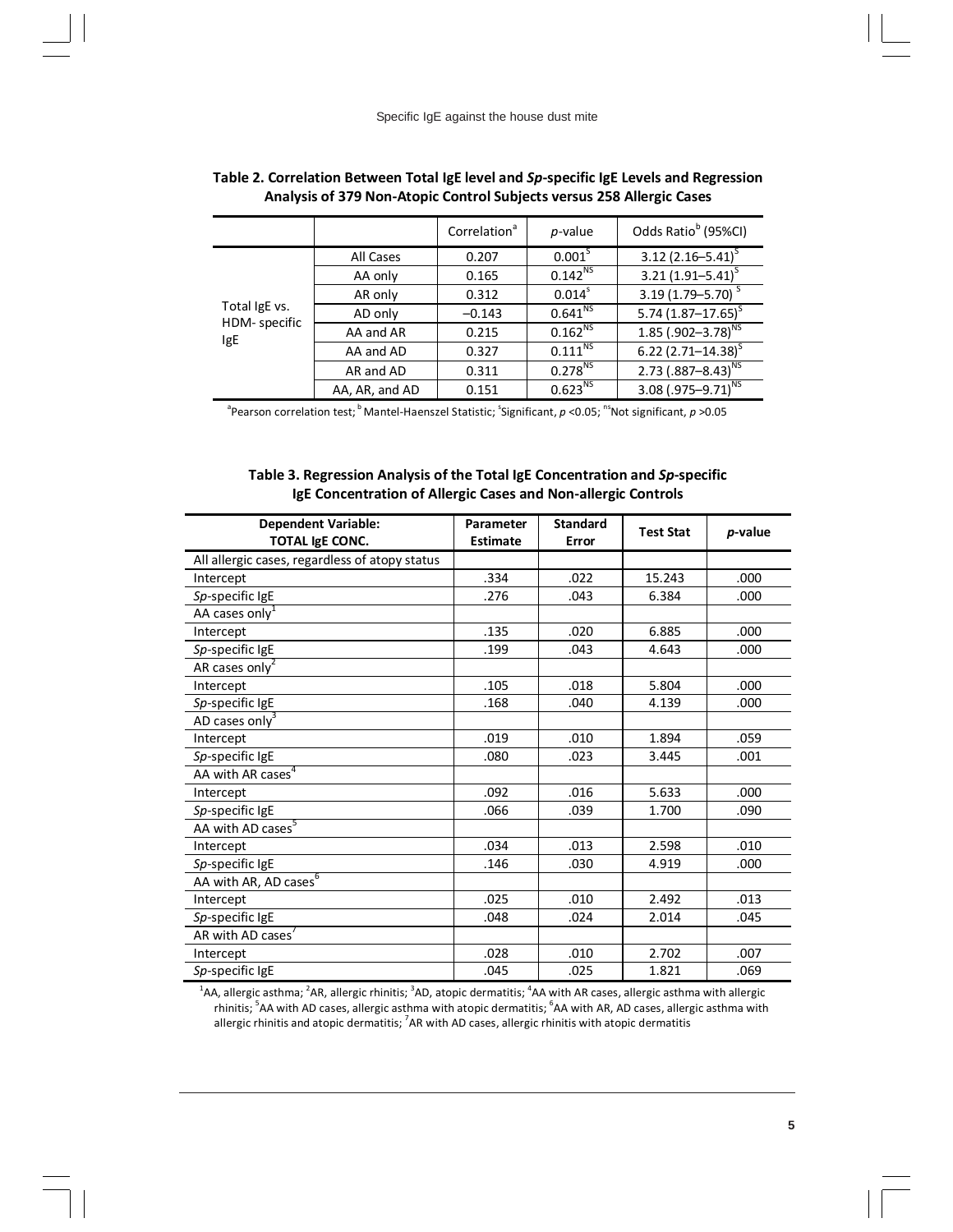| <b>Dependent Variable: Total</b><br><b>IgE Concentration</b> | <b>Coefficient</b> | <b>Standard</b><br>Error | <i>p</i> -value |
|--------------------------------------------------------------|--------------------|--------------------------|-----------------|
| Age <sup>+</sup>                                             | $-0.322$           | 0.239                    | 0.178           |
| Gender <sup>2</sup>                                          | 0.223              | 0.166                    | 0.180           |
| Pets <sup>3</sup>                                            | $-0.418$           | 0.192                    | 0.030           |
| Air-conditioned rooms <sup>4</sup>                           | $-0.636$           | 0.192                    | 0.001           |

**Table 4. Logistic Regression Analysis of Independent Variables on the Total IgE Concentration of Allergic Cases and Non-allergic Controls** 

 $^{1}$ Age: 1–18 y/o = 1; >18 y/o = 0;  $^{2}$ Gender: Male = 1; Female = 0;  $^{3}$ Pets: with pets = 1; without pets =  $0$ ; <sup>4</sup>Air-conditioned rooms: in air-conditioned rooms = 1; not in air-conditioned rooms = 0

An increase in *Sp*-specific IgE is expected to increase the total IgE concentration as shown in a regression analysis (Table 3). Moreover, the *p* values of the cases, except those of AA with AR and AR with AD are all less than 5%, which means that *Sp*-specific IgE has significant contribution in explaining the variability in the total IgE concentration. The coefficient of estimate of *Sp*-specific IgE is the largest for all allergic cases, regardless of their atopy status and those AA cases only second. The coefficient of estimate for all allergic cases is 0.276, which means that for a 1-unit increase in *Sp*-specific IgE concentration, it is expected that there is an approximately 0.276 increase in total IgE concentration, regardless of the atopy status. Further analysis also showed that for a 1-unit increase in *Sp*-specific IgE concentration, it is expected that there is an approximate 0.199 increase in the total IgE concentration of cases with allergic asthma (Table 3).

Regression analysis using total IgE concentration as dependent variable compared with independent variables such as age, gender, presence of pets and living in AC rooms showed that at least one of the independent variables contribute to the total IgE concentration  $(p = 0.0002)$ . Subjects without pets at home are 65% less likely to have increased total IgE concentration than those who have pets. Likewise, subjects who are in air conditioned environment most of the time are 53% less likely to have increased total IgE concentration than

those who are not in air-conditioned environment (Table 4).

## **DISCUSSION**

Allergic diseases such as allergic asthma, allergic rhinitis, and atopic dermatitis caused by sensitization to allergens from mites are a problem throughout the world [11, 17, 18]. House dust mites have been well recognized to play an important role in the pathogenesis of allergic diseases [19–21]. Several studies confirmed that HDM sensitization is a major risk factor for these allergic diseases especially in asthma [22, 23]. Common HDM implicated in allergic diseases, such as *Bt*, *Df*, and *Dp*), are considered ubiquitous in every household especially in the tropics such as the Philippines. Another predominant species found in tropical and subtropical regions is *Sp*, belonging to the superfamily Acaroidea. They are found common in nests of vertebrates and insects and in stored food products [24]. Various studies indicating the allergenic role of *Suidasia* spp. has been suggested. In Venezuela, it has been implicated in cases of anaphylaxis after ingestion of wheat contaminated mites [25]. In Cartagena, a high percentage of the asthmatic patients evaluated were sensitized to this mite species, indicating the clinical relevance of *Suidasia* spp. in allergic asthma. Moreover, an important degree of crossreactivity was established between *Sp*, *Bt*, and *Df*, which are other common sources of allergens implicated in allergic diseases [24]. In one study, more than 70% of suspected patients with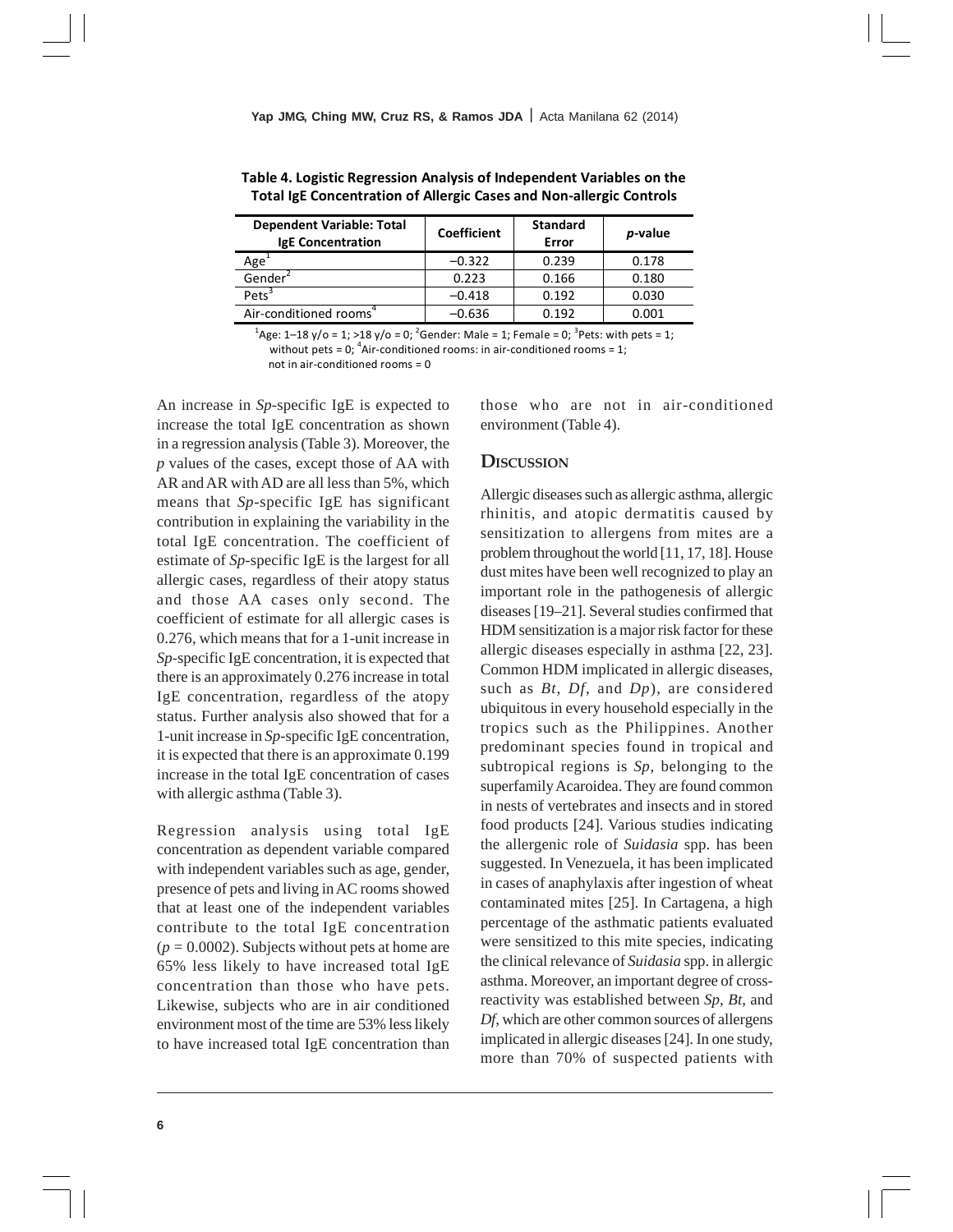allergic rhinitis demonstrated positive reaction when tested to *Sp* extracts, indicating the significant role of *Sp* allergens in the pathogenesis of allergic rhinitis [26]. Locally, an acarofauna survey revealed that *Bt*, *Dp*, *Df*, and *Sp* are the most predominant mite species in the dust samples collected from houses of allergic patients in Metro Manila [14].

The results of this study are in agreement with other epidemiologic observations, which suggest that 70–80% of patients with asthma are sensitive to HDM [18]. A study by Ramos *et al.*, showed that Filipino allergic patients were also sensitized to other HDM allergen species, namely, *Bt*, *Dp*, and *Df*. The results of this study demonstrated that dust mite sensitization is a dominant risk factor for development of allergic diseases among a population living in humid temperate climate which is highly favorable to the development of different HDM species [27]. In this study no significant difference in the total and *Sp*-specific IgE concentration among varying ages and sex was observed. However, it is noteworthy that the likelihood of a probable increase in total IgE concentration was observed among those subjects exposed to animals/pets and those in air-conditioned environment than those who were not in the same living conditions. It has been proposed that early exposure to microbial life, irrespective of pet exposure, may favor the development toward Th1 immunity. It could also be that exposure to the environment early in life may have induced tolerance [11, 22].

In a previous study by Puerta *et al.*, the whole body mite extract of *Sp* has at least 14 allergens, suggesting an important allergenic load and sensitizing potential, comparable with that of the more common mite species involved in allergic respiratory diseases [24]. The allergen with an apparent molecular weight of 30–31 kDa was detected by more than 50% of allergic patients (54.8%) and can be considered as a major allergen. As have been pointed out, *Bt*, *Dp*, and *Df* are main sensitizing HDM among allergic Filipinos [27]. However, this study has contributed to the demonstration of the clinical role of allergens from *Sp* in the development of asthma and other allergic diseases in Filipino population, where *Sp* in the household is considered endemic.

## **ACKNOWLEDGMENTS**

This study was supported by research grants from the Department of Science and Technology–Accelerated Science and Technology Human Resource Development Program and the Commission on Higher Education–Zonal Research Center. The researchers would like to acknowledge the Research Center for the Natural and Applied Sciences (RCNAS) for housing the experiment, and the University of Santo Tomas Hospital Ethics Review Board for reviewing our protocol. We would also like to thank Mr. Kevin Carl Santos of University of the Philippines for his assistance in the statistical analysis of data.

### **REFERENCES**

- [1] Boyce JA, Broide D, Matsumoto K, Bochner BS. Advances in mechanisms of asthma, allergy, and immunology in 2008. *J. Allergy Clin. Immunol.* **2009**; 123(3):569–574.
- [2] Bush RK. Indoor allergens, environmental avoidance, and allergic respiratory disease. *Allergy Asthma Proc.* **2008**; 29(6):575–579.
- [3] Holt PG, Thomas WR. Sensitization to airborne environmental allergens: unresolved issues. *Nat. Immunol*. **2005 Oct.**; 6(10):957–960.
- [4] Shek LP-c, Chong AR, Soh SE, Cheong N, Teo AS, Yi FC, *et al.* Specific profiles of house dust mite sensitization in children with asthma and in children with eczema. *Pediatr. Allergy Immu.* **2010**; 718–722.
- [5] Hellman L. Regulation of IgE homeostasis, and the identification of potential targetsfor therapeutic intervention. *Biomed. Pharmacother.* **2007**; 61:34–49.
- [6] Milian E, Diaz AM. Allergy to House Dust Mites and Asthma. *Puerto Rico Health Sciences Journal* **2004**; 23(1):47–57.